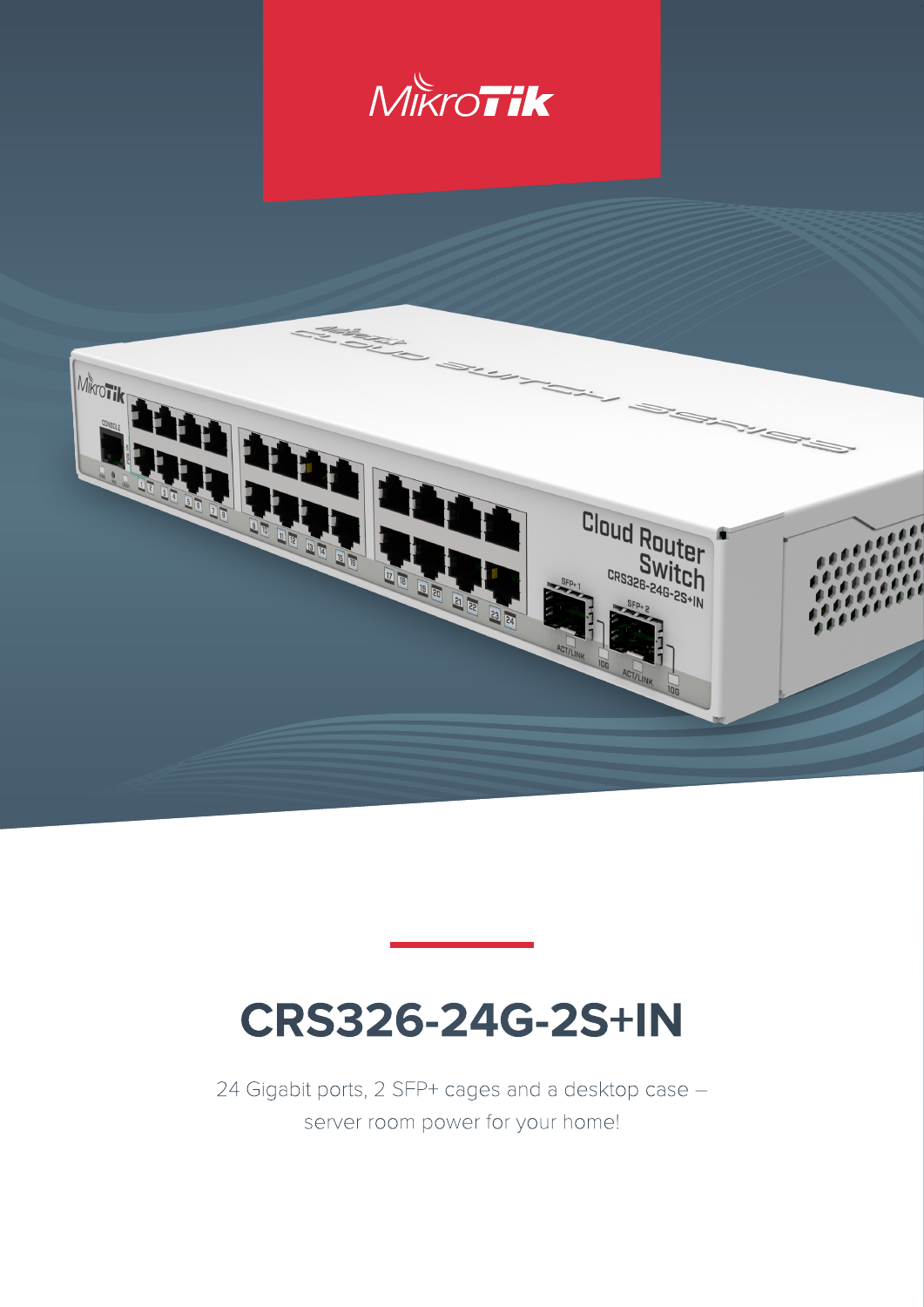A home network setup doesn't have to be a compromise. This compact and quiet switch is packing some serious server room grade features: a pair of 10G SFP+ cages, 512 MB of RAM, 24 Gigabit Ethernet ports and a sufficient built-in CPU that can handle basic home user needs such as firewall, NAT and even some VPN. And it is extremely affordable – we are keeping the price on par with the previous generation desktop switches!



With CRS326-24G-2S+IN your home network setup can reach a truly professional level!



Like many other MikroTik switches, CRS326-24G-2S+IN offers the dual boot option that allows you to use either the lightweight SwOS or the advanced RouterOS. The compact and quiet fanless desktop case makes this switch the perfect addition to the best home setups. And it is very easy to transport! **But make no mistake – this small switch has all the power and features of its bigger rackmount analogue – the CRS326-24G-2S+RM, nothing has been removed!**

CRS326-24G-2S+IN provides all the basic functionality for a managed switch, and even more: portto-port forwarding, MAC filtering, VLAN configuration, traffic mirroring, bandwidth limitation and even adjust some MAC and IP header fields. SFP+ cage supports both 1.25G SFP and 10G SFP+ modules.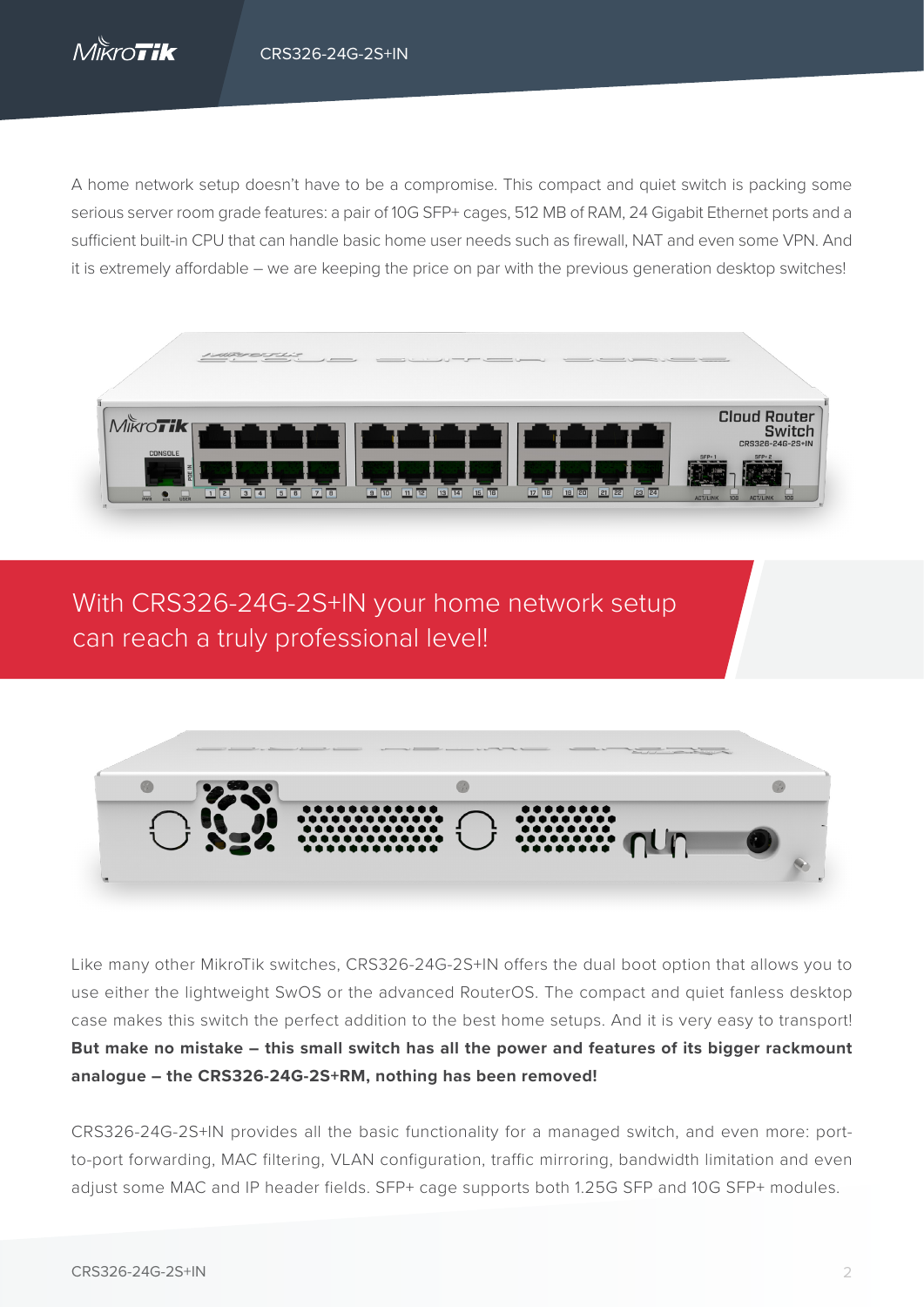

## **Specifications**

| Product code                | CRS326-24G-2S+IN                        |
|-----------------------------|-----------------------------------------|
| <b>CPU</b>                  | 98DX3236 800 MHz                        |
| CPU core count              | 1                                       |
| Size of RAM                 | 512 MB                                  |
| RAM type                    | DDR <sub>3</sub>                        |
| Storage                     | 16 MB, flash                            |
| Number of 1G Ethernet ports | 24                                      |
| Number of 10G SFP+ ports    | $\overline{2}$                          |
| Operating system            | SwOS / RouterOS (Dual boot)             |
| License level               | 5                                       |
| Supported input voltage     | 10 - 30 V (DC jack); 10 - 30 V (PoE-in) |
| Number of DC inputs         | 2 (DC jack, PoE-in)                     |
| <b>Dimensions</b>           | 285 x 144 x 44 mm                       |
| Operating temperature       | -40°C to +60°C tested                   |
| Max power consumption       | 21 W                                    |

## **Included parts**



24 V 1.2 A power adapter